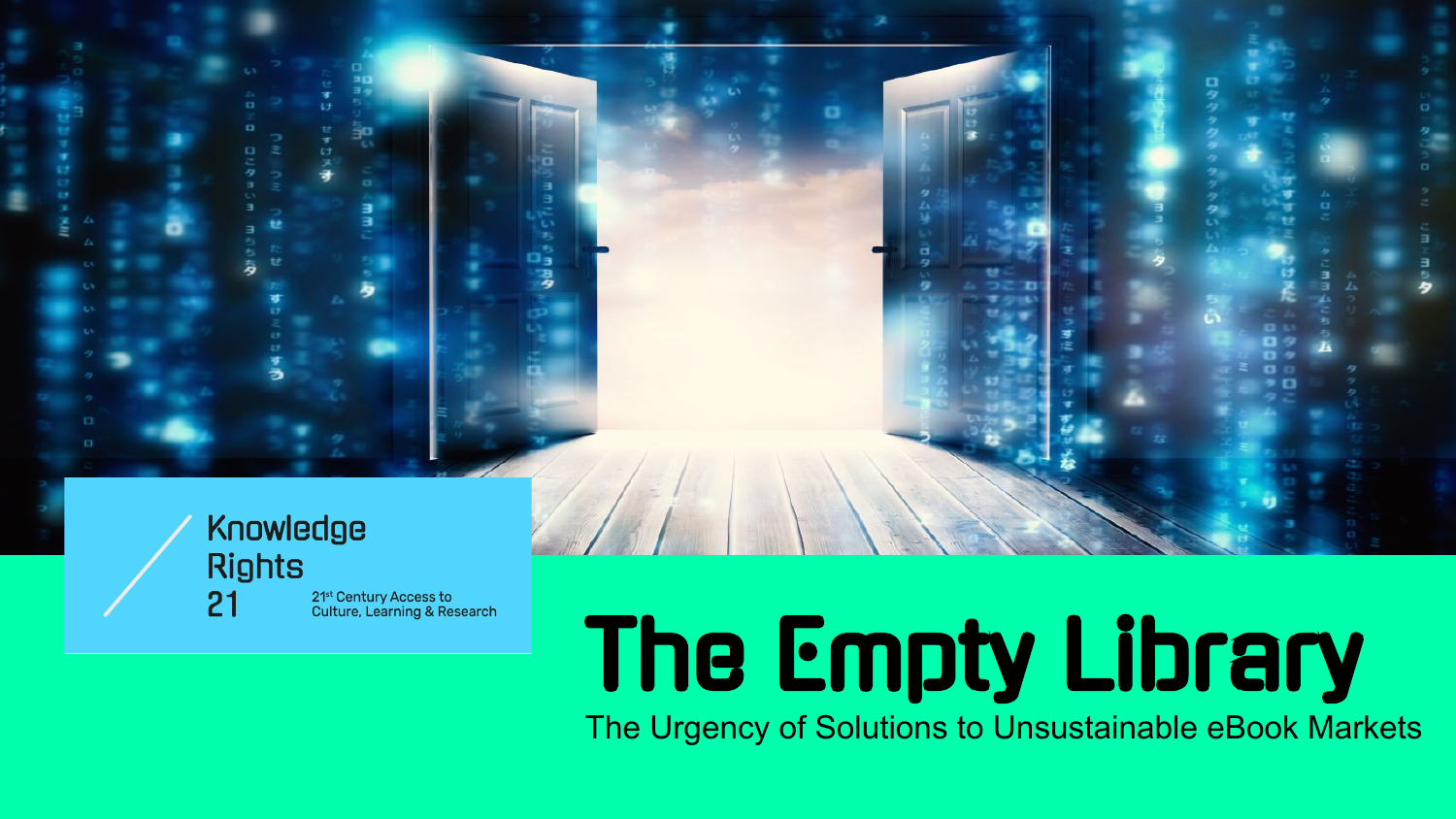#### Our Goals Today

Explain the KR21 Programme, and opportunities to engage

Explore the challenges faced by libraries in acquiring and giving access to eBooks

Share experience of advocating for change on eBooks

Spread the word: #EmptyLibrary

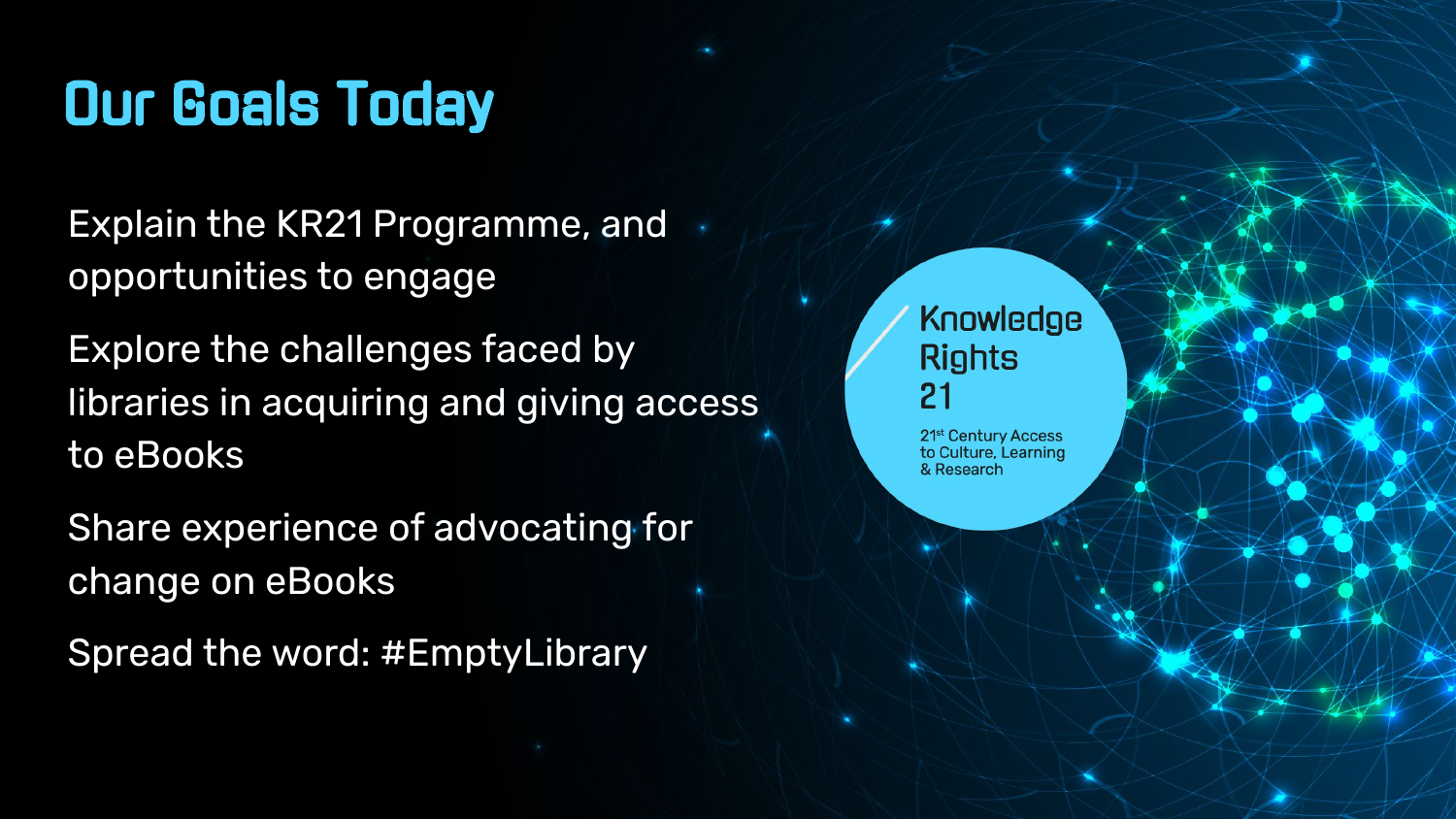#### Why Knowledge Rights 21



Libraries have a rich experience to share, but one that is not always heard

Advocacy for reform should be a team effort in order to be sustainable

There is unfinished business from the Digital Single Market Directive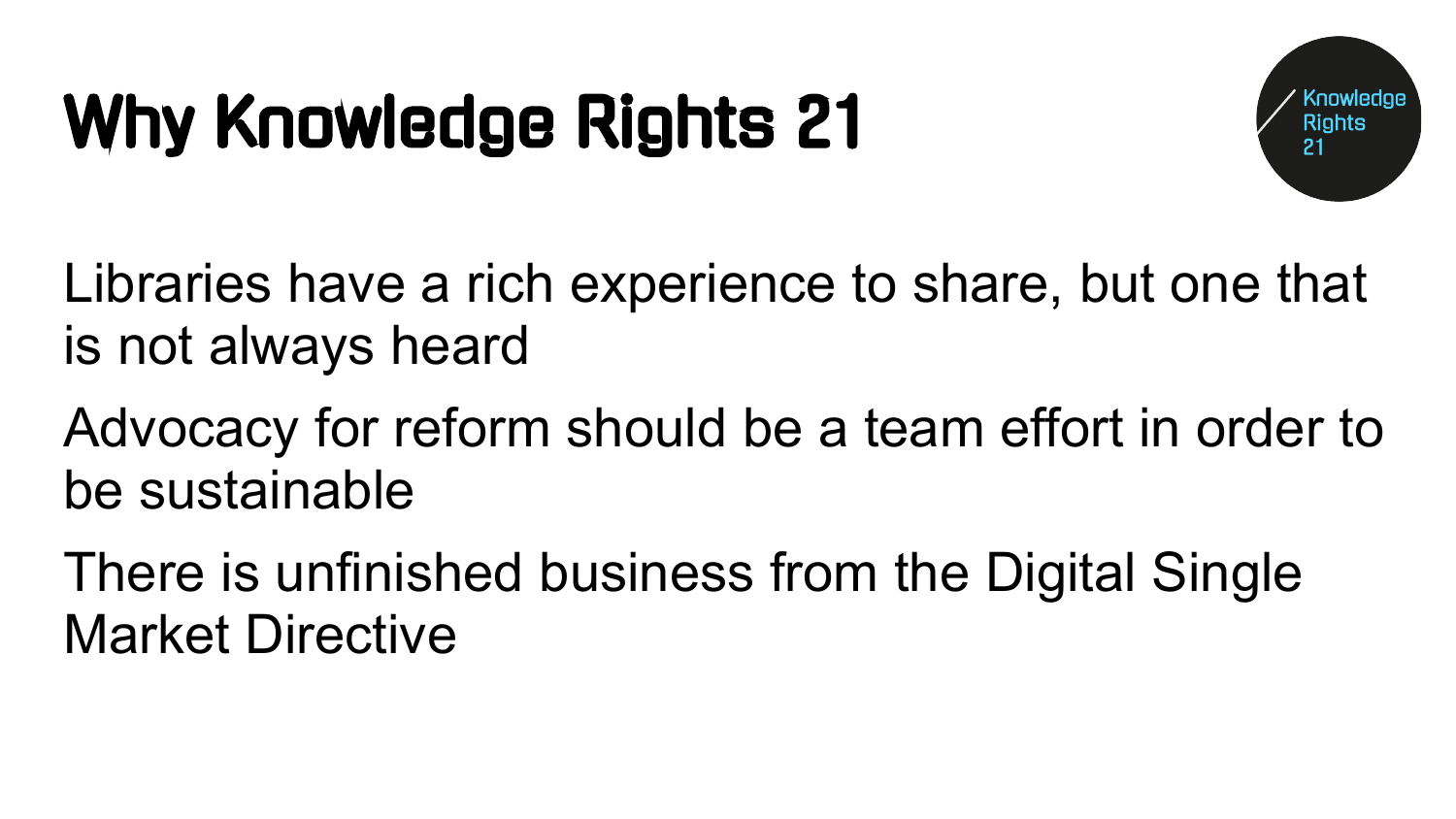### Background



Thanks to the generosity of the Arcadia Fund Running provisionally until July 2024 Covers Council of Europe Member States

Policy Committee, Management Committee and Secreatriat [www.knowledgerights21.org](http://www.knowledgerights21.org/)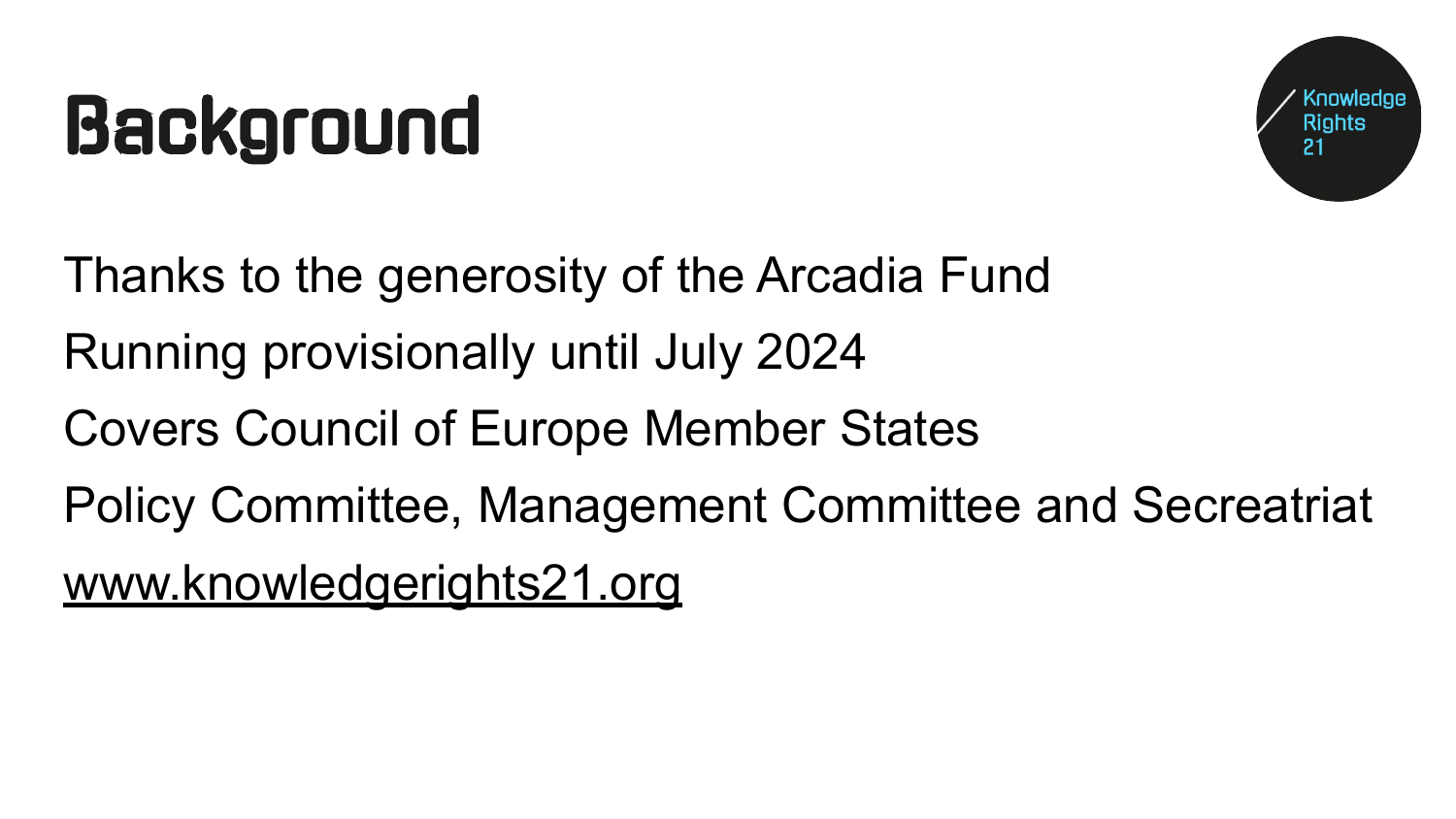#### Sustainable National Advocacy Capacity on Copyright

Identify and support the work of national networks of libraries and library-allied groups

Regional coordinators and national grant-giving

Provide evidence in support of advocacy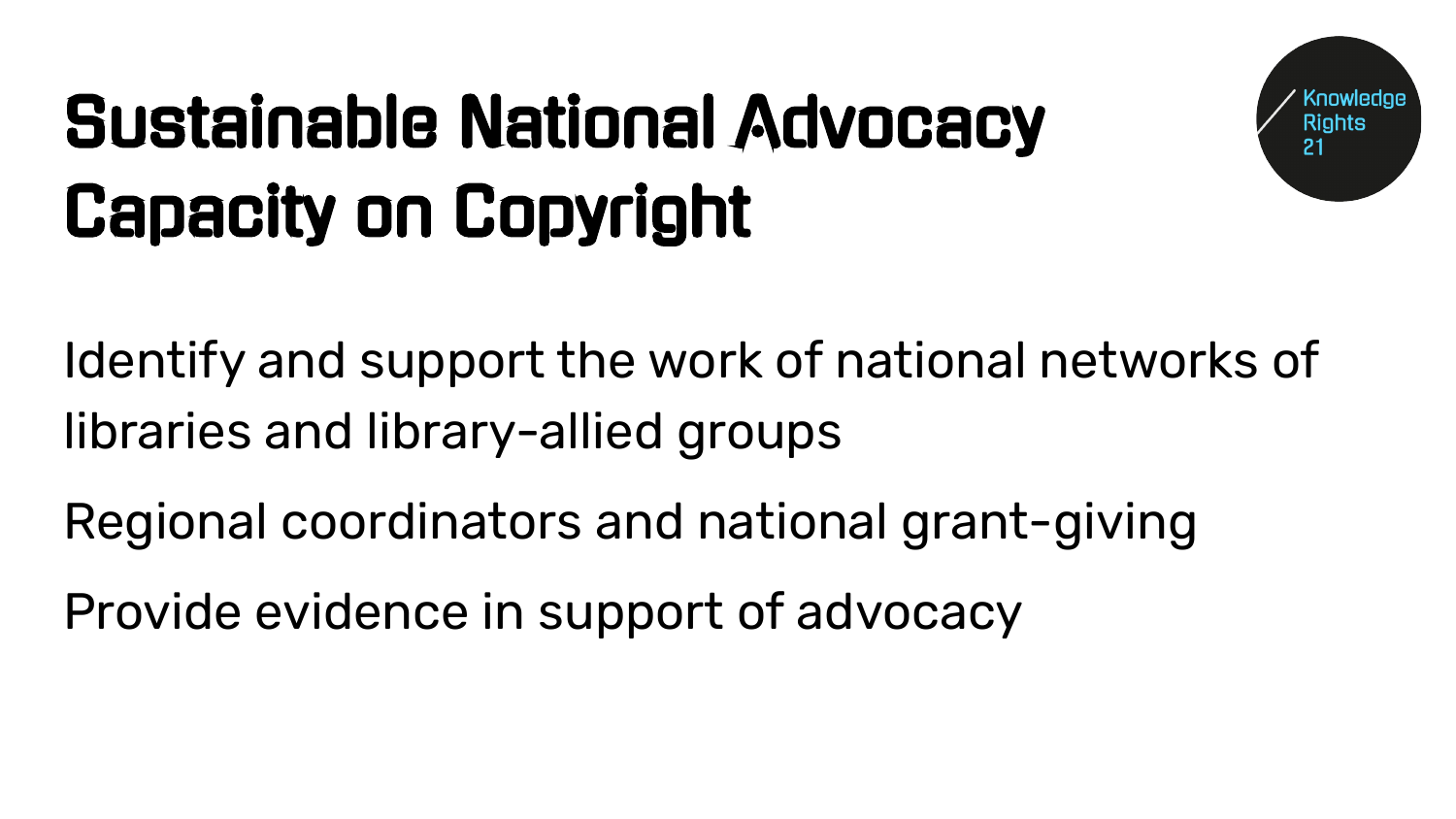### Delivering Concrete Policy Change



- A better deal for library eLending
- Contract override and technological protection measures
- Flexible exceptions
- Legislated secondary publishing rights Rights retention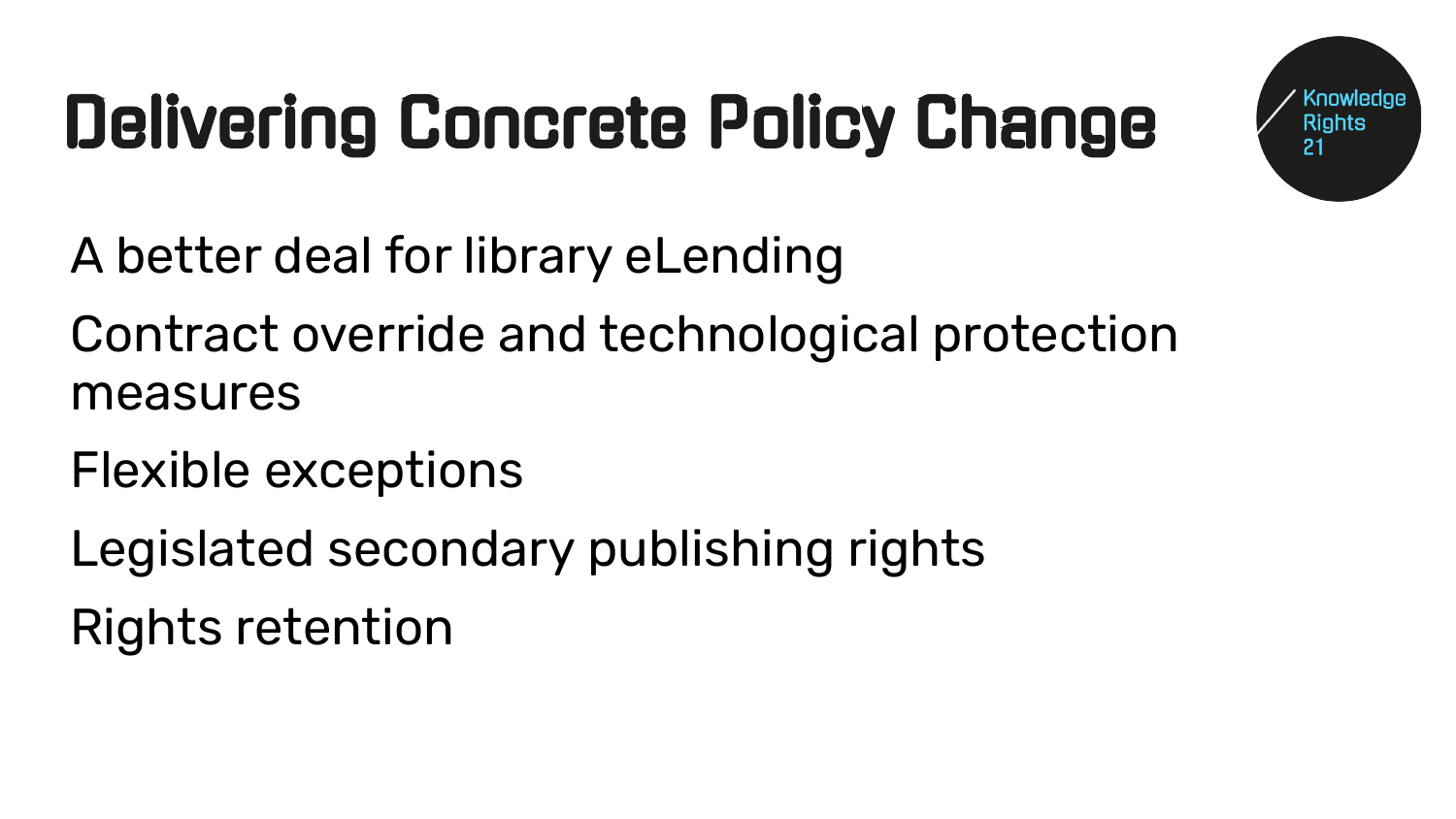#### Achieving Change in Brussels



Influencing current EU legislation in relevant areas

Shaping future policy agendas

Influencing national policy discussions

Supporting national advocacy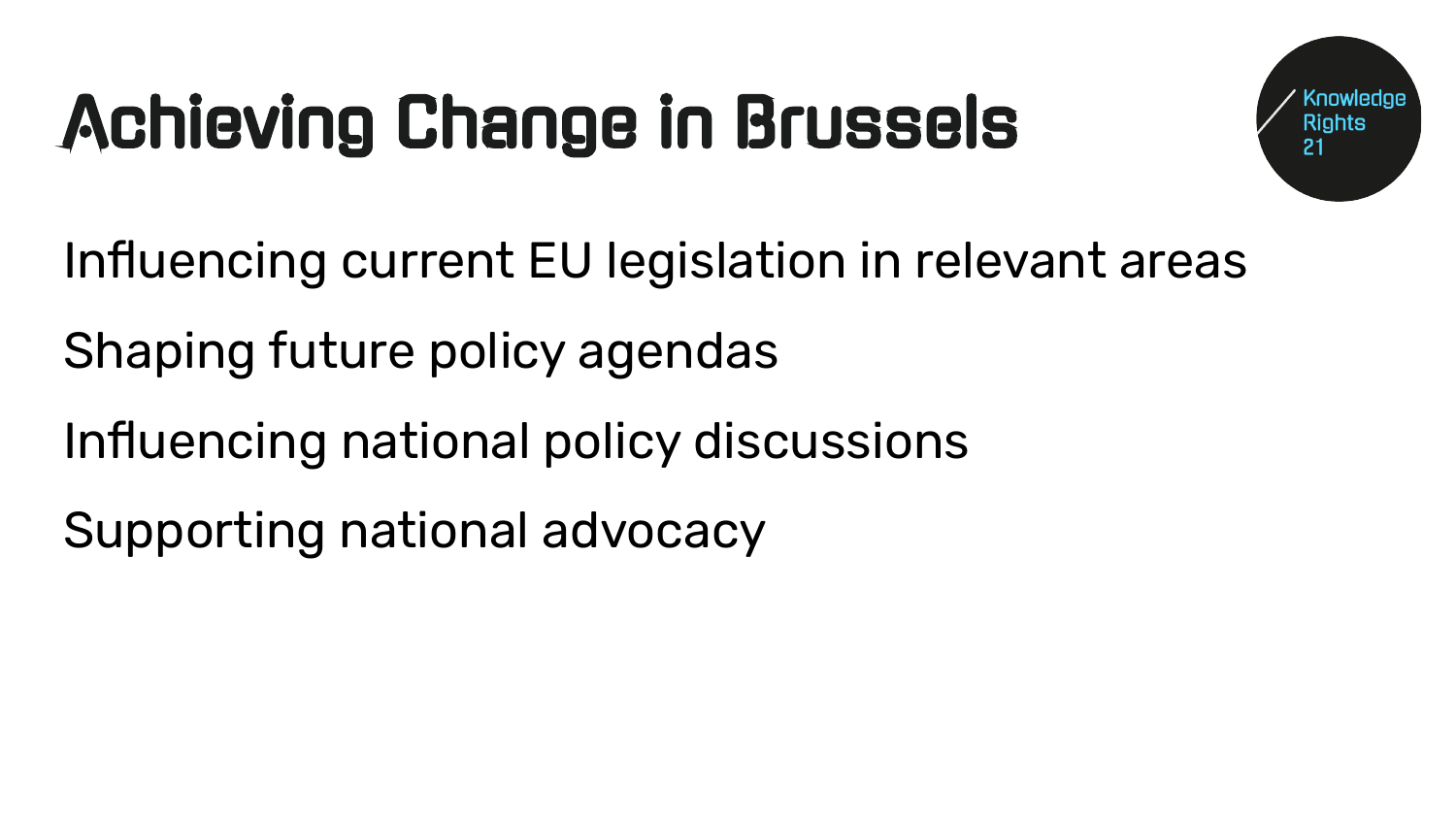#### **Opportunities**



Calls for tender on contract override, training (upcoming)

Regional coordinators

National grants

Brussels-national connections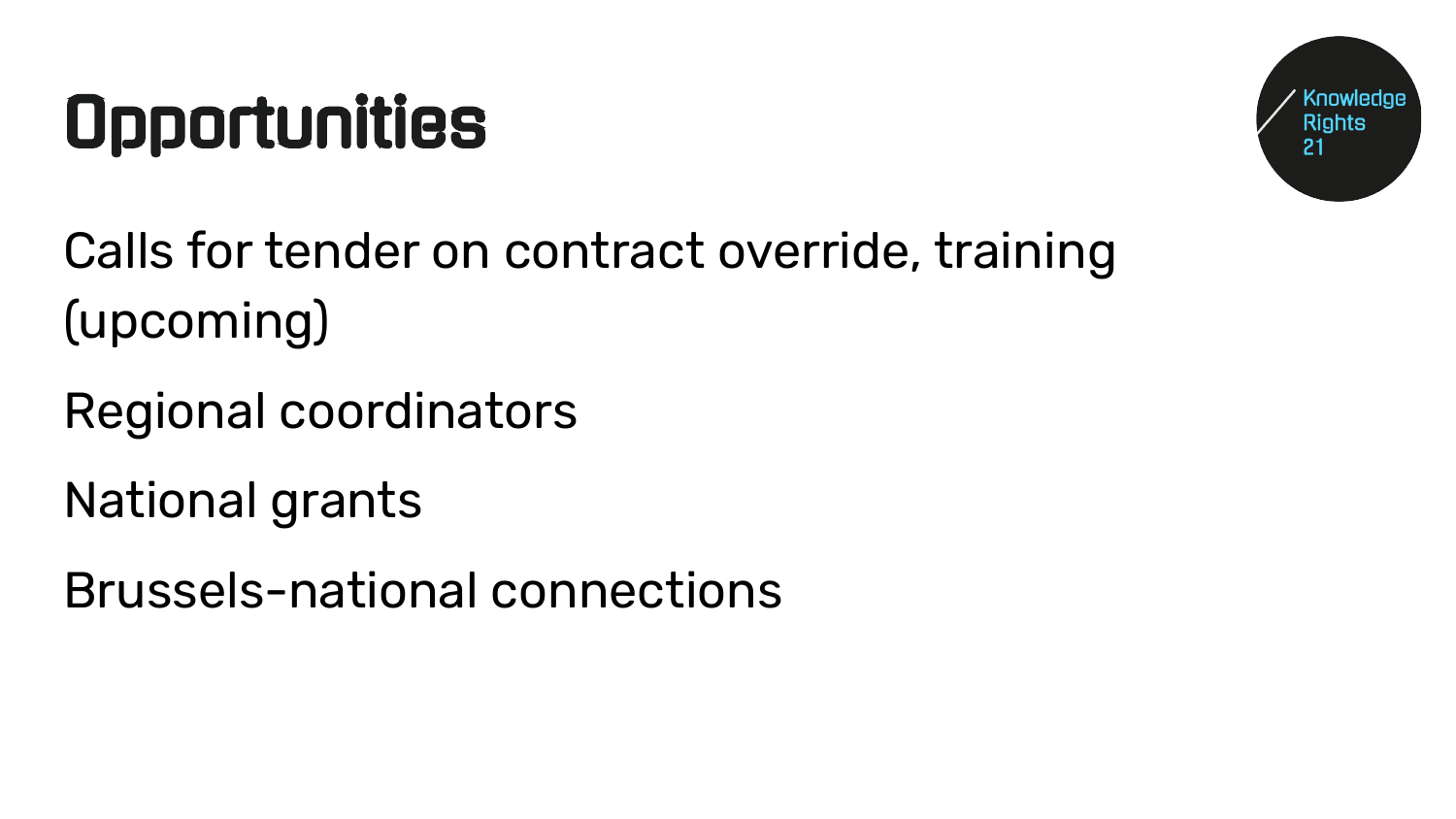**Cathal McCauley**, University Librarian, Maynooth University and President of the Library Association of Ireland

**Barbara Schleihagen**, Executive Director, German Library Association

**Ben White**, Chair of LIBER's Copyright and Legal Matters Working Group, researcher at Bournemouth University's Centre for Intellectual Property Policy & Management

Knowledge **Rights**  $21$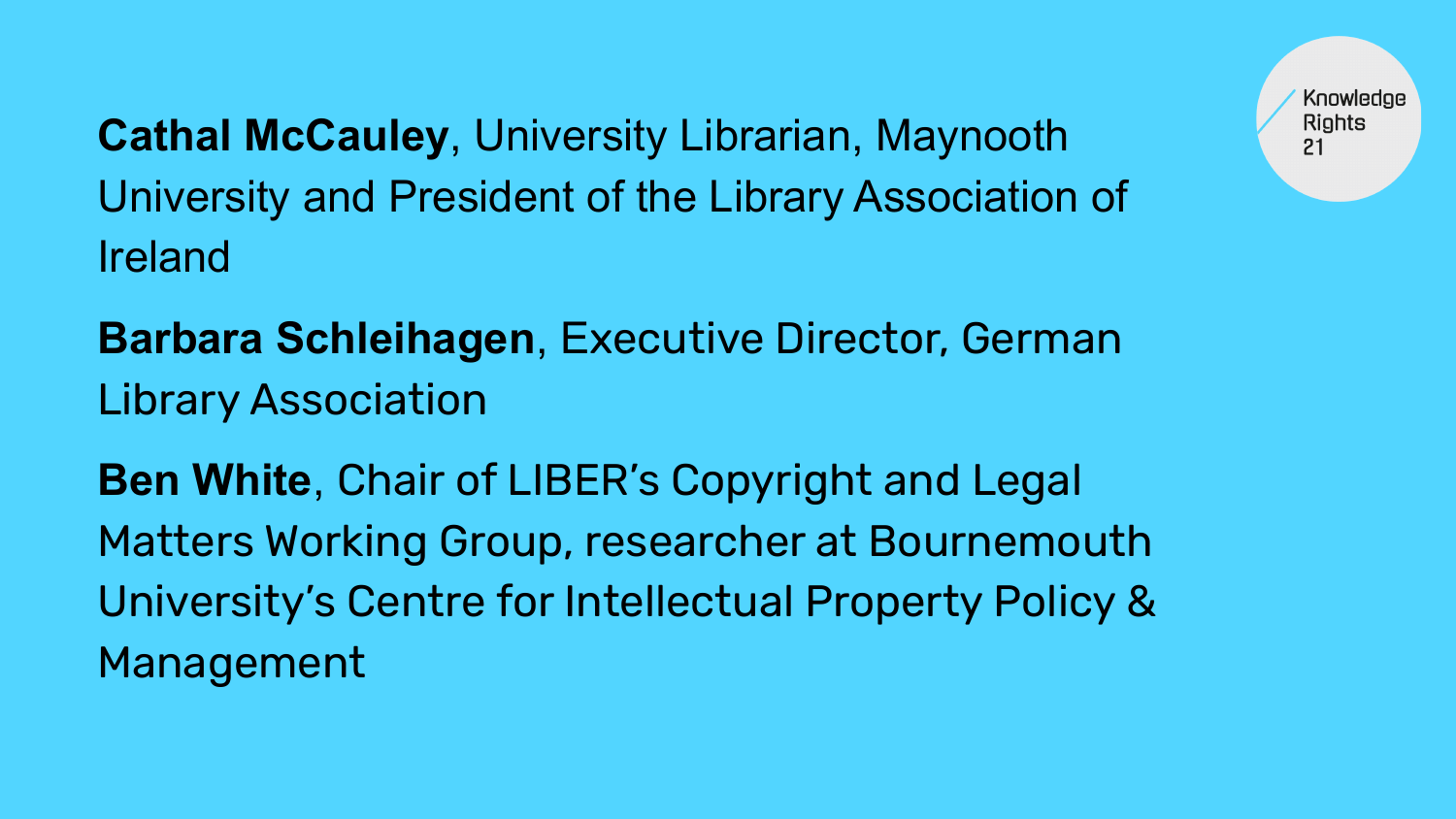

# The #eBookSOS Campaign in Ireland

## **Cathal McCauley**

University Librarian, Maynooth University and President of the Library Association of Ireland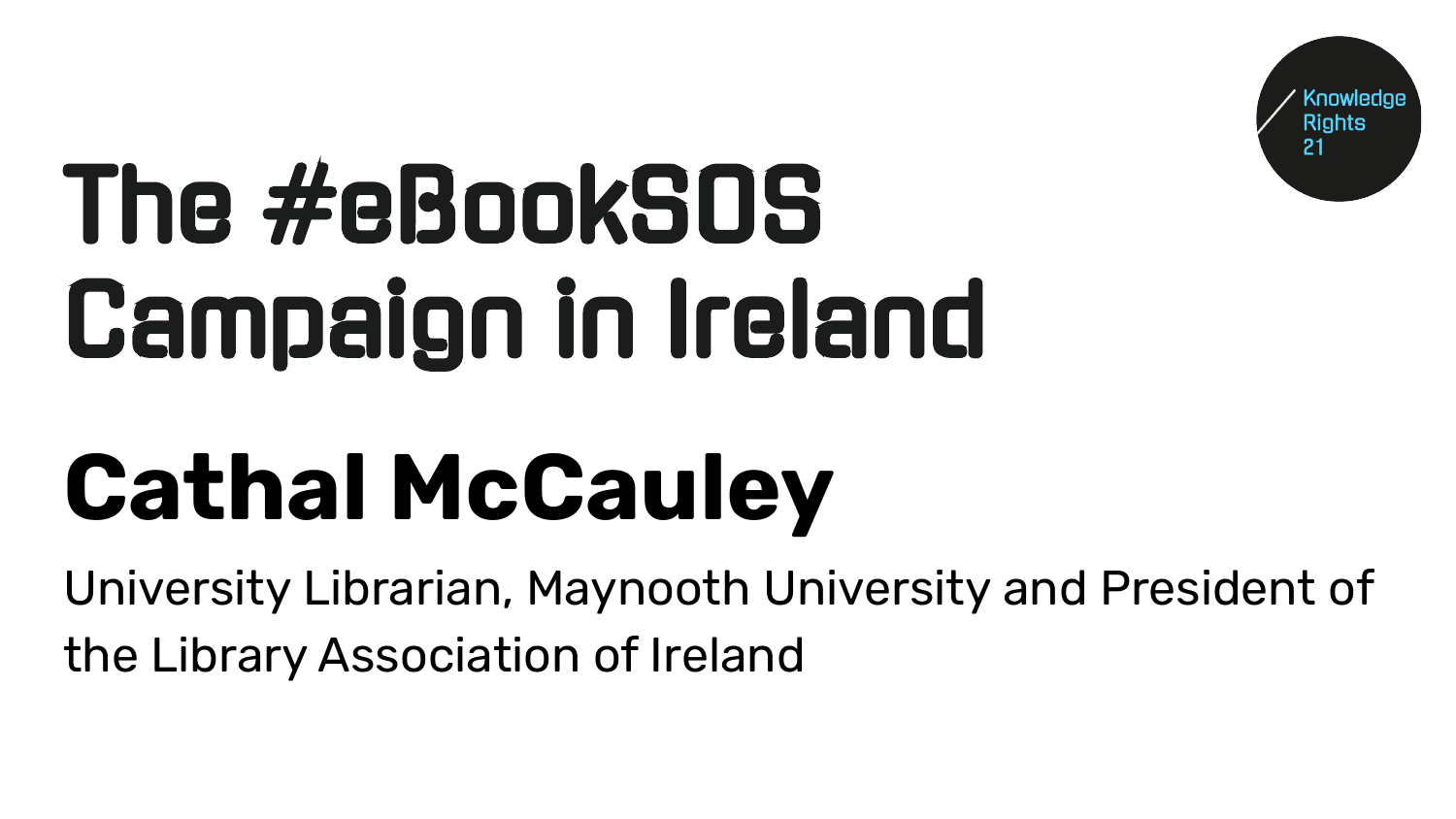

# Struggling for Legally-Based eLending

## **Barbara Schleihagen**

Executive Director, German Library Association